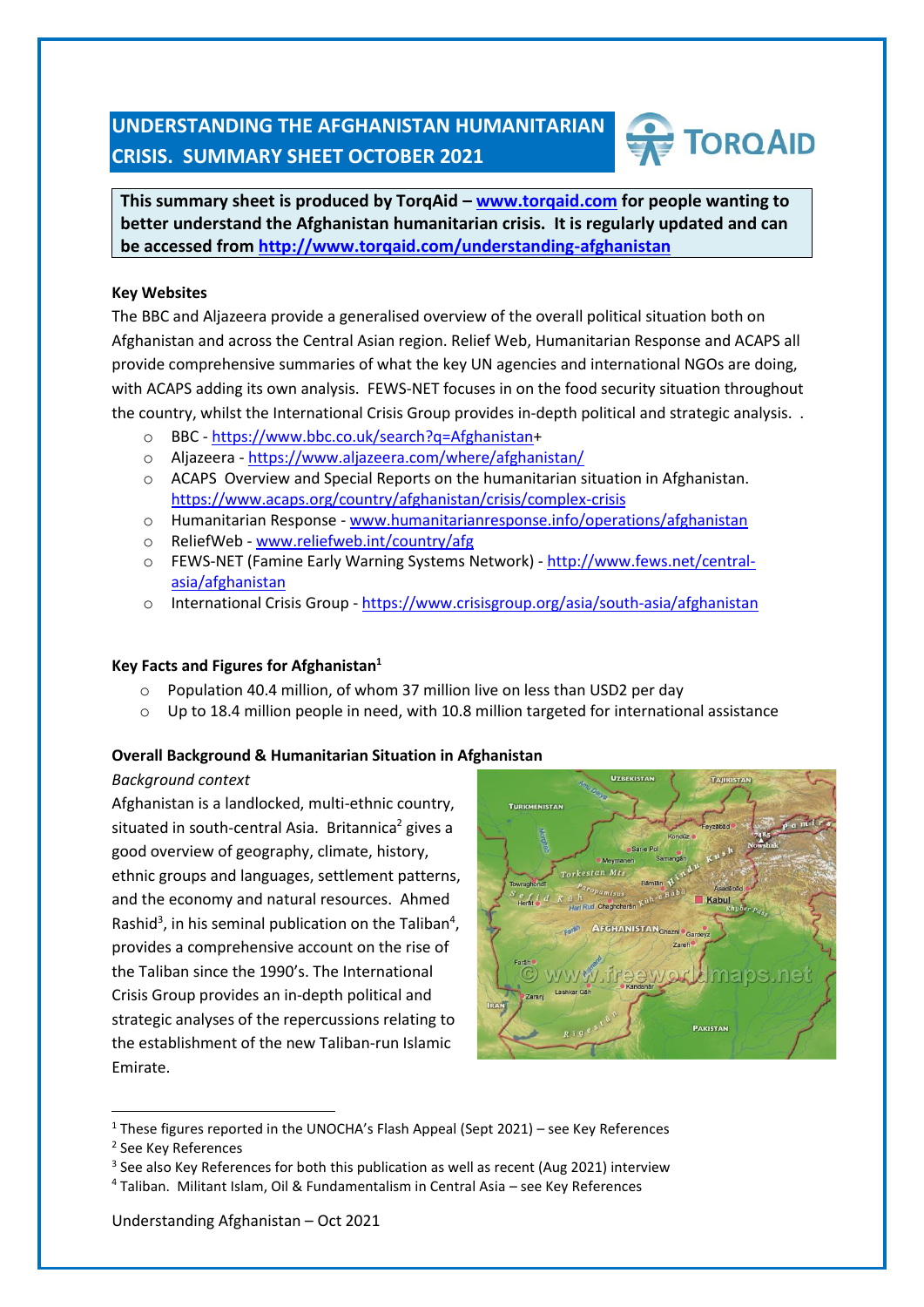*Current Humanitarian Situation* Detailed humanitarian data is included in the UNOCHA Afghanistan Humanitarian Needs Overview (HNO) and Humanitarian Response Plan (HRP), both produced by the early part of 2021<sup>5</sup>. Key ongoing humanitarian information on Afghanistan is included in the three websites highlighted on page 1, namely ACAPS, Humanitarian Response and ReliefWeb. An already challenging humanitarian situation was then complicated by the Taliban capture of Kabul in August 2021. ACAPS subsequently prepared a Humanitarian Impact & Trends Analysis later that month which highlighted:

- o The humanitarian impact, sectoral priorities, humanitarian access constraints, and pre-existing crises.
- o An overview of recent developments

### Afghans fleeing the Taliban have few options



o Key concerns of the affected population, these including lack of access to basic services; availability and access of basic commodities; insecurity; position and protection of women; and fear of ethnic retribution

The UN then prepared in September 2021 a Flash Appeal Immediate Humanitarian Response Needs Plan covering the period September-December 2021<sup>6</sup>. In addition to the USD 413 million already budgeted through the HRP over this period, it was seeking a further USD 193 million. The main areas of concern<sup>7</sup> were the following:

- o Up to 750,000 people displaced by conflict by the end of this year
- o Up to 1.2 million undocumented returnees from neighbouring countries by the end of 2021
- o 12.2 million people already in acute food insecurity
- o 50% of children under 5 years of age, and 25% of pregnant & lactating mothers, currently malnourished
- o 42% of households living within an 'Emergency' Livelihood Coping Strategy Index (LCSI) score
- o With winter approaching, up to 80% of Internally Displaced People (IDDs) having inadequate heating sources

Understanding Afghanistan – Oct 2021

 $B|B|C$ 

<sup>5</sup> See Key References for copies of these

<sup>6</sup> See Key References

<sup>&</sup>lt;sup>7</sup> And these are summarised in the Flash Appeal Snapshot in the Key References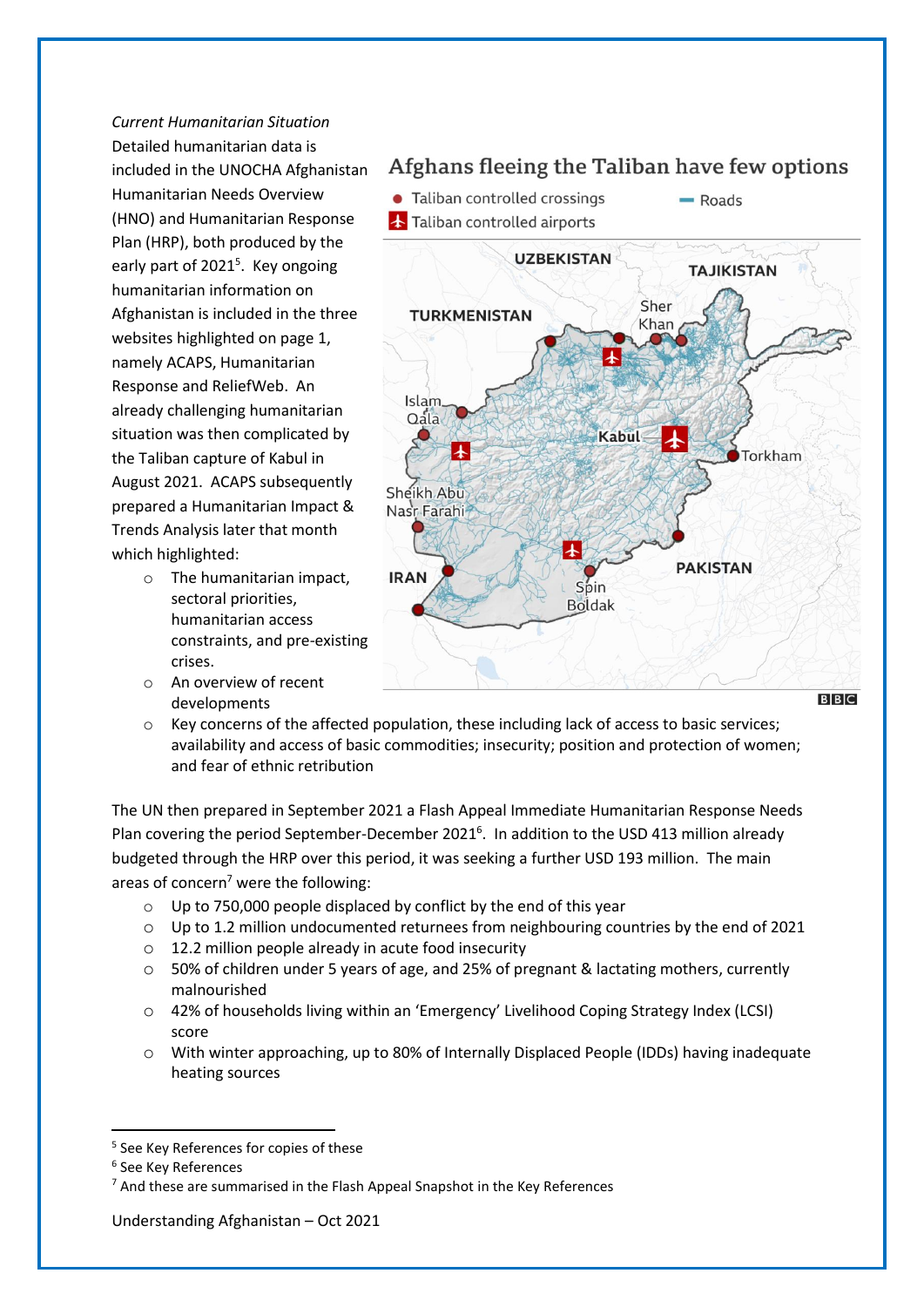The UN Flash Appeal plan indicates that humanitarian priorities should focus on a combination of Education in Emergencies, Emergency Shelter and Non Food Items (NFIs), Food Security & Agriculture, Health, Nutrition, Protect, WASH, and Coordination and Communications Services.



#### **Key References**

*Background Context*

Britannica[. https://www.britannica.com/place/Afghanistan](https://www.britannica.com/place/Afghanistan)

Rashid, A. (Aug 2021). *Democracy Now Interview: Journalist Ahmed Rashid on the Taliban's Return to Power, and What comes Next for Afghanistan.* Retrieved from

<https://www.youtube.com/watch?v=tkk2NMsxVkE>

Rashid, A. (2002). *Taliban. Militant Islam, Oil & Fundamentalism in Central Asia.* Retrieved from <https://www.amazon.com/Taliban-Militant-Fundamentalism-Central-Second/dp/0300163681> International Crisis Group - <https://www.crisisgroup.org/asia/south-asia/afghanistan>

#### *Humanitarian Situation*

UNOCHA. (Sept 2021). *Flash Appeal Snapshot– Immediate Humanitarian Response Needs for Afghanistan Sept-Dec 2021.* Retrieved from

[https://www.humanitarianresponse.info/en/operations/afghanistan/document/flash-appeal](https://www.humanitarianresponse.info/en/operations/afghanistan/document/flash-appeal-snapshot-immediate-humanitarian-response-needs-sept-%E2%80%93)[snapshot-immediate-humanitarian-response-needs-sept-%E2%80%93](https://www.humanitarianresponse.info/en/operations/afghanistan/document/flash-appeal-snapshot-immediate-humanitarian-response-needs-sept-%E2%80%93)

UNOCHA. (Sept 2021). *Flash Appeal - Immediate Humanitarian Response Needs for Afghanistan Sept-Dec 2021.* Retrieved from

[https://www.humanitarianresponse.info/en/operations/afghanistan/document/afghanistan](https://www.humanitarianresponse.info/en/operations/afghanistan/document/afghanistan-immediate-humanitarian-response-gaps-september-%E2%80%93)[immediate-humanitarian-response-gaps-september-%E2%80%93](https://www.humanitarianresponse.info/en/operations/afghanistan/document/afghanistan-immediate-humanitarian-response-gaps-september-%E2%80%93)

ACAPS. (Aug 2021). *Afghanistan. Humanitarian Impact & Trends Analysis. Executive Summary.*  Retrieved from [https://www.acaps.org/sites/acaps/files/key-](https://www.acaps.org/sites/acaps/files/key-documents/files/20210823_acaps_afghanistan_humanitarian_impact_trends_analysis_summary.pdf)

[documents/files/20210823\\_acaps\\_afghanistan\\_humanitarian\\_impact\\_trends\\_analysis\\_summary.pdf](https://www.acaps.org/sites/acaps/files/key-documents/files/20210823_acaps_afghanistan_humanitarian_impact_trends_analysis_summary.pdf) UNOCHA. (Jan 2021). *Afghanistan Humanitarian Response Plan (HRP) 2018-2021.* Retrieved from [https://www.humanitarianresponse.info/en/operations/afghanistan/document/afghanistan](https://www.humanitarianresponse.info/en/operations/afghanistan/document/afghanistan-humanitarian-response-plan-2018-2021-2021-revision)[humanitarian-response-plan-2018-2021-2021-revision](https://www.humanitarianresponse.info/en/operations/afghanistan/document/afghanistan-humanitarian-response-plan-2018-2021-2021-revision)

UNOCHA. (2020). *Global Humanitarian Overview 2021 (GHO).* Retrieved from <https://www.unocha.org/global-humanitarian-overview-2021>

UNOCHA. (2020). *Afghanistan Humanitarian Needs Overview (HNO) 2021.* Retrieved from [https://www.humanitarianresponse.info/sites/www.humanitarianresponse.info/files/documents/fil](https://www.humanitarianresponse.info/sites/www.humanitarianresponse.info/files/documents/files/afghanistan_humanitarian_needs_overview_2021.pdf) [es/afghanistan\\_humanitarian\\_needs\\_overview\\_2021.pdf](https://www.humanitarianresponse.info/sites/www.humanitarianresponse.info/files/documents/files/afghanistan_humanitarian_needs_overview_2021.pdf)

#### **Further Information**

Note that Afghanistan is taught as an example of a complex emergency/crisis in both the TorqAid online, accredited, Participatory Disaster Risk Management (PDRM) program – [www.torqaid.com/online-pdrm-program,](http://www.torqaid.com/online-pdrm-program) and the Short Course (SC) program – [www.torqaid.com/short-courses.](http://www.torqaid.com/short-courses) For more information on either of these, contact Chris below.